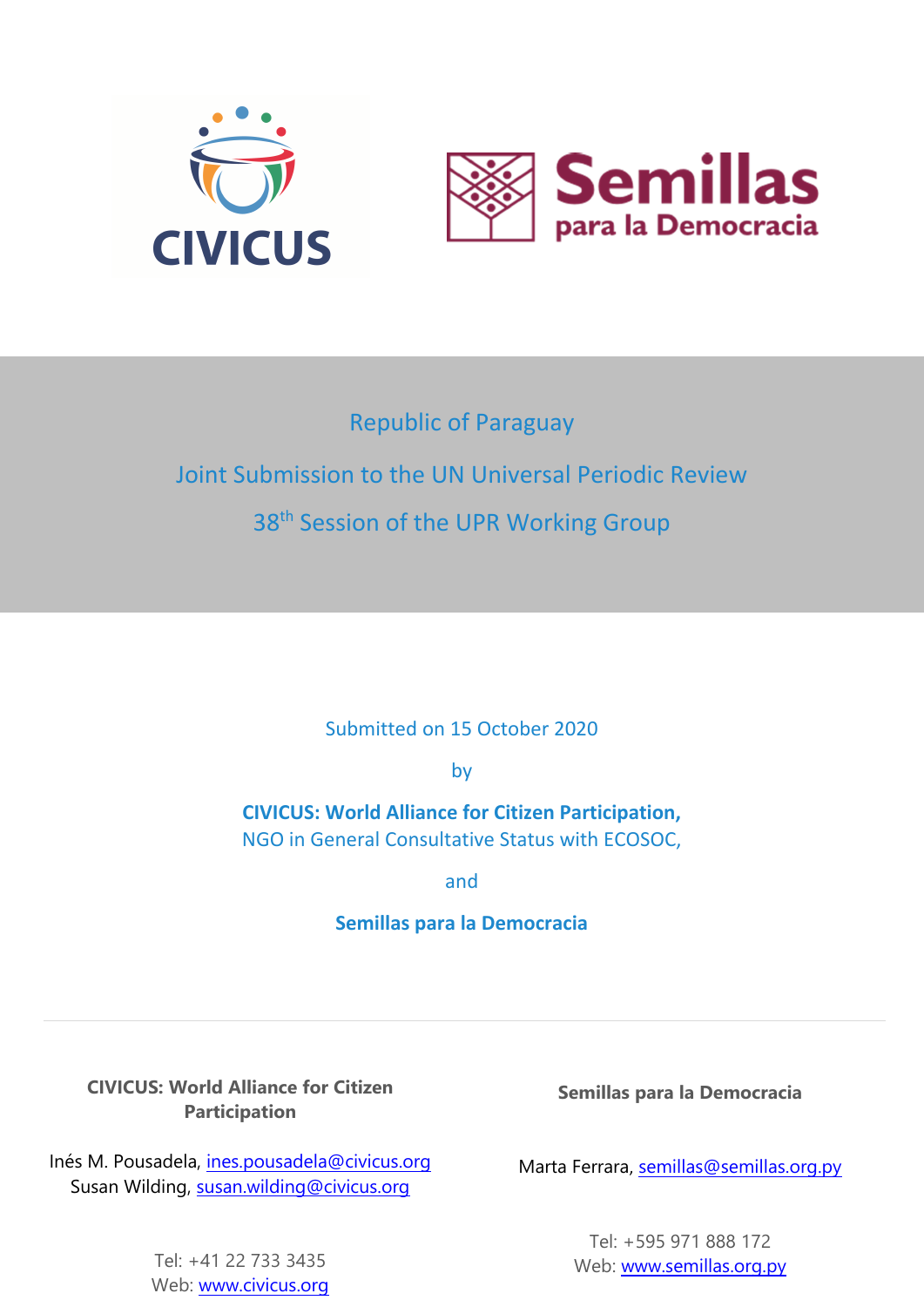## **1. Introduction**

- **1.1** CIVICUS is <sup>a</sup> global alliance of civil society organisations (CSOs) and activists dedicated to strengthening citizen action and civic space around the world. Founded in 1993, CIVICUS has members in more than 190 countries throughout the world.
- **1.2** Semillas para la Democracia is <sup>a</sup> Paraguayan CSO aimed at improving the quality of democracy through the promotion of citizen participation, social equity and accountable government.
- **1.3** In this document, CIVICUS and Semillas para la Democracia examine the Government of Paraguay'<sup>s</sup> compliance with its international human rights obligations to create and maintain <sup>a</sup> safe and enabling environment for civil society. Specifically, we analyse the actions and policies undertaken by the Government of Paraguay regarding the fulfilment of the freedoms of association, peaceful assembly and expression and the situation of human rights defenders (HRDs) and journalists since its previous review in January 2016.
- **1.4** During the 2<sup>nd</sup> UPR cycle, the Government of Paraguay received 19 recommendations pertaining to the space for civil society (civic space), all of which it supported. 1 An evaluation of legal sources and documentation summarised in the following sections, however, shows that it only partially implemented six recommendations, while 13 remained unimplemented.
- **1.5** We are particularly worried about the growing hostility, stigmatisation and criminalisation faced by journalists and HRDs, and particularly by the members of peasant, Indigenous, trade union and student movements. Also alarming are the legal and de facto restrictions on the freedom of peaceful assembly.
- **1.6** As <sup>a</sup> result of these restrictions, the CIVICUS Monitor currently rates civic space in Paraguay as obstructed.<sup>2</sup>
- **1.7** This report examines the implementation of the recommendations received by the Government of Paraguay in the 2nd UPR cycle and its compliance with international standards regarding the freedom of association (section 2), the protection of HRDs and journalists (section 3), the freedom of expression, media independence and access to information (section 4) and the freedom of peaceful assembly (section 5). Section 6 offers recommendations to address the concerns raised above. The annex lists the recommendations received by Paraguay in the 2nd UPR cycle that are referenced in this document.

## **2. Freedom of association**

**2.1** During its evaluation in the 2nd UPR cycle, Paraguay did not receive any recommendation on the freedom of association; however, it received <sup>a</sup> generic recommendation regarding the adoption of measures to "promote and protect the space of the civil society" (102.134) and <sup>a</sup> specific recommendation to "engage civil society in the follow-up implementation process of the universal periodic review

<sup>&</sup>lt;sup>1</sup> 'Report of the Working Group on the Universal Periodic Review: Paraguay', A/HRC/32/9, UN Human Rights Council, 12 April 2016, <https://bit.ly/3lKAlJV>.

<sup>&</sup>lt;sup>2</sup> CIVICUS Monitor: Paraguay, [https://monitor.civicus.org/country/paraguay](https://monitor.civicus.org/country/paraguay/).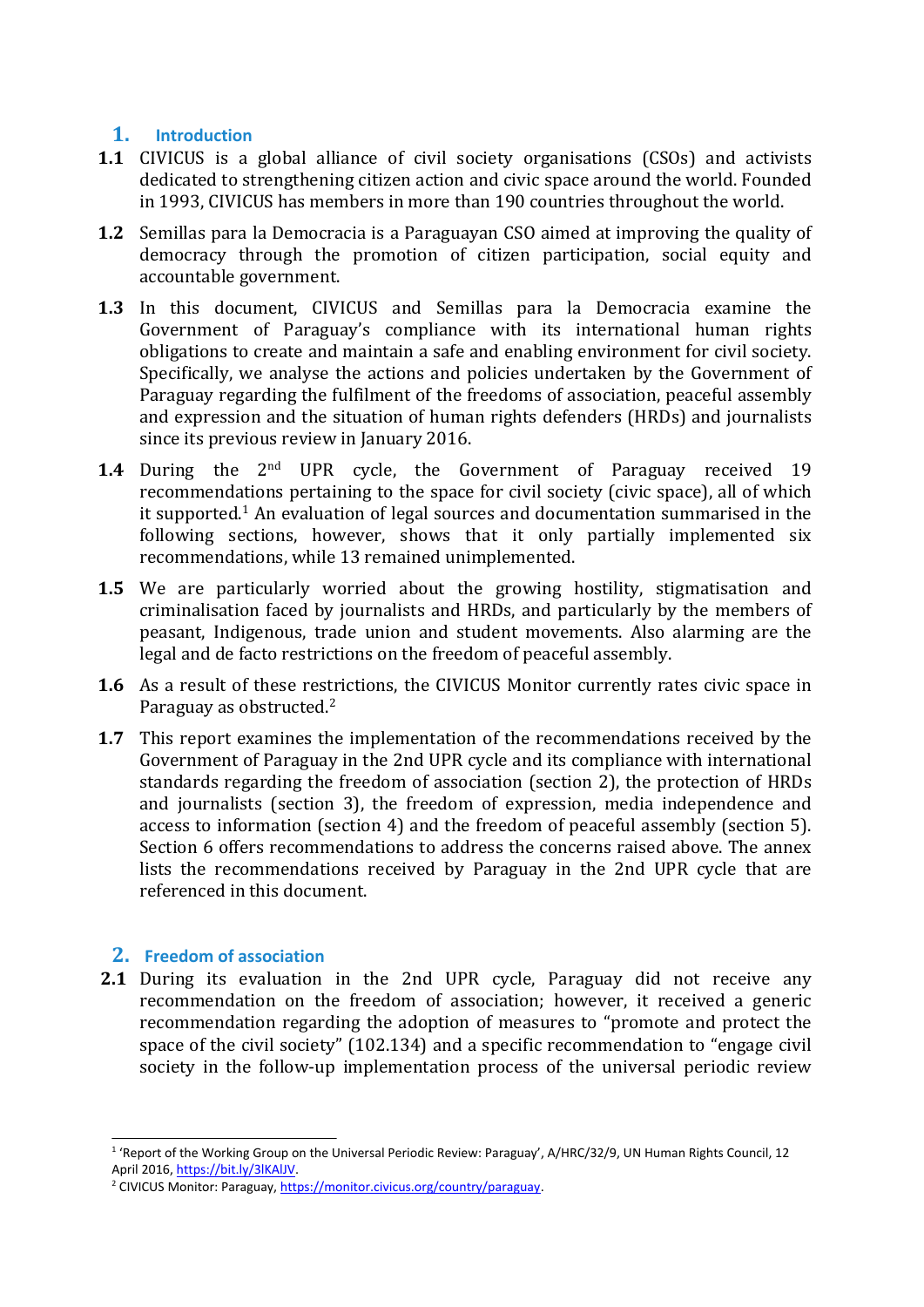recommendations" (102.35). <sup>3</sup> However, as evidenced below, the governmen<sup>t</sup> did not introduce significant improvements in the regulatory framework for civil society or in the treatment of civil society as <sup>a</sup> legitimate actor capable of contributing to democratic governance.

- **2.2** Article 22 of the International Covenant on Civil and Political Rights (ICCPR), to which Paraguay is <sup>a</sup> state party, guarantees the freedom of association. Articles 42 and 125 of the Constitution of Paraguay also enshrine the freedom of association, including the freedom to organise in political parties or movements; 4 likewise, articles 283 et seq. of the Labour Code recognise the freedom of association. 5
- **2.3** There is no single body of legislation that regulates CSOs. In 2018, <sup>a</sup> bill that would "create and regulate the operation of the National Institute of Non-Governmental and Non-Profit Organisations (INOGUFIL) and establish its Organic Charter" was submitted to Congress, and rejected by civil society as <sup>a</sup> violation of the freedom of association. 6
- **2.4** Workers face strong legal obstacles to exercise their freedom of association. The Labour Code establishes <sup>a</sup> minimum of 300 members to create <sup>a</sup> sector-level union, <sup>a</sup> requirement that the International Labour Organization (ILO) considers excessive. In addition, it includes administrative barriers on the compulsory registration of unions with the Ministry of Justice and Labour and restricts the right of workers to join the union of their choice, not allowing them to belong to more than one union. The law also contravenes ILO Convention 87 as it establishes the need to belong to <sup>a</sup> specific profession to be <sup>a</sup> member of <sup>a</sup> union, and the requirement to be <sup>a</sup> union member to be elected as <sup>a</sup> union leader. The law also enables external interference, since it obliges trade unions to respond to all inquiries or reporting requests addressed to them by labour authorities. 7
- **2.5** Although it prohibits anti-union discrimination, the law does not provide adequate measures to protect the freedom of association. In practice, there are administrative obstacles hindering the recognition of newly created unions and the regularisation of existing ones, contrary to the provisions of the Labour Code. Anti-union dismissals are commonplace.<sup>8</sup>
- **2.6** In many cases, attacks on the freedom of association come from non-state actors, including private companies that fire workers who try to organise and faith-based groups opposed to abortion. An example of the latter was observed in November

<sup>3</sup> See 'Report of the Working Group on the Universal Periodic Review: Paraguay, Addendum: Views on conclusions and/or recommendations, voluntary commitments and replies presented by the State under review', A/HRC/32/9/Add.1, UN Human Rights Council, 13 June 2016, <https://bit.ly/2T71PgN>.

<sup>&</sup>lt;sup>4</sup> Constitution of Paraguay, <https://bit.ly/3kKvUyt>.

<sup>&</sup>lt;sup>5</sup> Labour Code of Paraguay, Law N°213 (1993), <https://bit.ly/2FPNRg4>.

<sup>6</sup> Statement by POJOAJU [Asociación de Organizaciones No Gubernamentales del Paraguay], 19 November 2018, <https://bit.ly/34keqSZ>.

<sup>7</sup> 'Informe sobre las violaciones de los derechos sindicales – Paraguay', International Trade Union Confederation, <https://bit.ly/300kApR>.

<sup>8</sup> In July 2017, three journalists were fired without justification from Unicanal; the International Federation of Journalists (IFJ) reported that during July and August 2107, 18 journalists were fired from various Paraguayan media. See 'Paraguay: persecución sindical <sup>a</sup> periodistas', IFJ, 13 July 2017, <https://bit.ly/34mVt22>; 'Paraguay: ola de despidos para impedir organización sindical', IFJ, 8 August 2017, <https://bit.ly/36vGDbQ>. Also in 2017, an attempt to form <sup>a</sup> Union of Private Security Services was responded to with the dismissal of those deemed responsible. See 'Guardias formaron sindicato y son echados', Extra, 10 December 2017, <https://bit.ly/3nd6ueM>. Likewise, 15 employees of the Universidad del Norte were fired in 2019 for participating in the creation of <sup>a</sup> union within the institution. See 'UniNorte: Denuncian despido masivo por instalar sindicato', Última Hora, <sup>12</sup> July 2019, <https://bit.ly/30vfHFv>.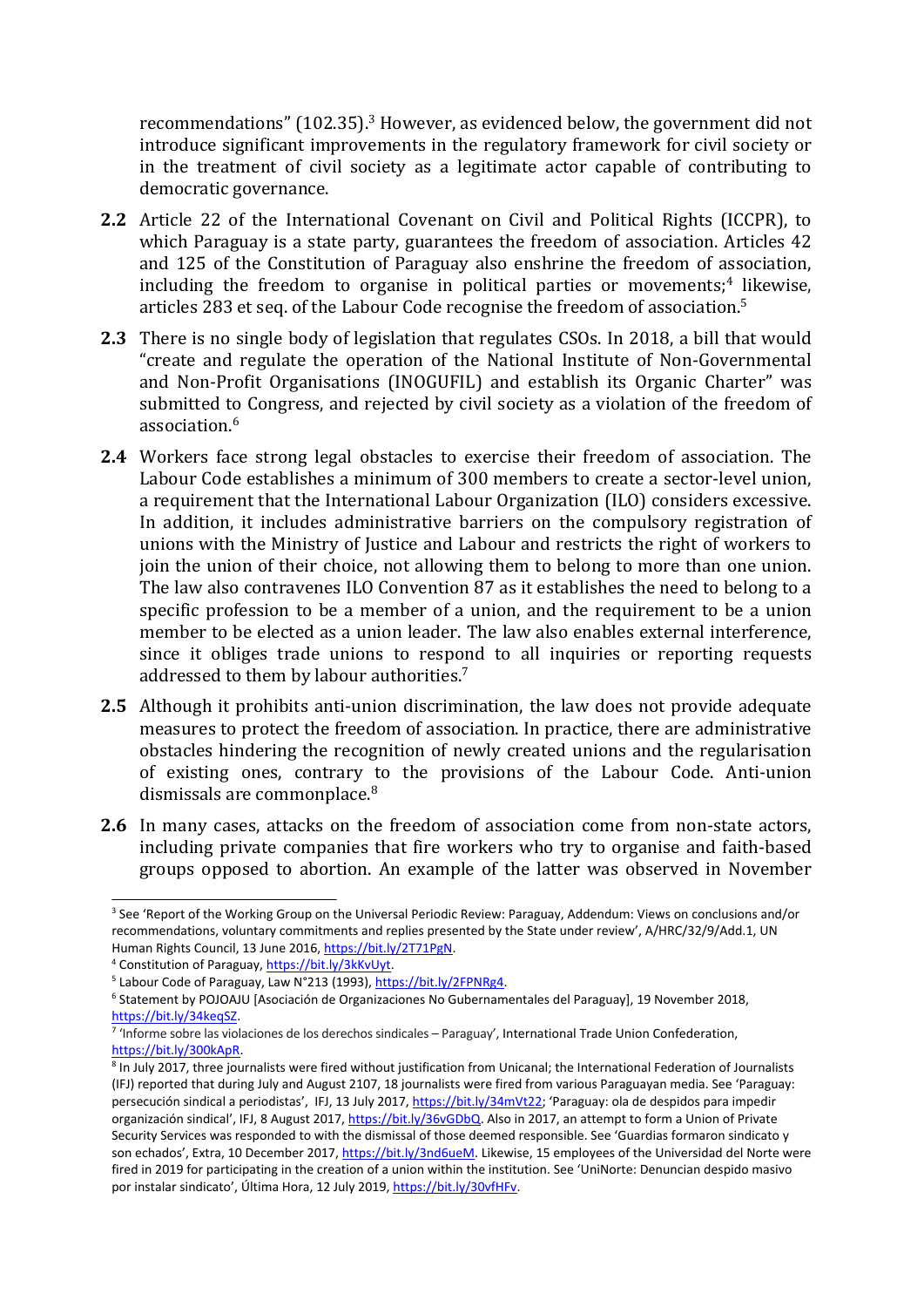2018, when faith-based groups urged an ideologically sympathetic Ministry of Education to intervene in several human rights organisations working from <sup>a</sup> gender perspective, including Semillas para la Democracia. 9

**2.7** CSO work continued to be undermined by other extra-legal factors such as stigmatisation and criminalisation by politically and economically powerful actors. The most recent case is that of Alter Vida, <sup>a</sup> CSO that in September 2020 was targeted by baseless accusations, broadcasted on television, of corruption and diversion of funds. Its accusers were politically connected cattle owners who had illegally occupied the lands of an Indigenous community that the organisation works with; the accusations were amplified by elected authorities, including <sup>a</sup> national senator.<sup>10</sup>

## **3. Harassment, intimidation and attacks against human rights defenders, civil society activists and journalists**

- **3.1** During its previous UPR examination, Paraguay received 15 recommendations regarding the protection of HRDs and journalists. The governmen<sup>t</sup> supported them all, although it considered that seven of them had already been implemented or were in the process of implementation. $^{11}$  Among the recommendations, the governmen<sup>t</sup> committed to "acknowledge the legitimate role of human rights defenders and create and maintain <sup>a</sup> safe and enabling environment" (102.129), to "combat impunity of all attacks against human rights defenders, including by investigating the murders of 17 journalists since 1991" and "establish <sup>a</sup> special commission in the Public Prosecutor'<sup>s</sup> Office to bring those responsible to justice" (102.116). None of the 15 recommendations have been fully implemented, and only six have been partially implemented, as reflected in the prosecution of the perpetrators of some attacks against journalists and HRDs, and in the promulgation of <sup>a</sup> police protocol to protect journalists.
- **3.2** Article 12 of the UN Declaration on Human Rights Defenders mandates states to adopt measures to protect HRDs, and the ICCPR guarantees their freedoms of association, peaceful assembly and expression. However, in Paraguay, both state and non-state actors frequently attack, intimidate and judicially harass HRDs and journalists. Defenders of Indigenous and peasant communities and land rights HRDs, as well as student and LGBTQI+ HRDs, are particularly targeted. In the case of Indigenous and peasant communities, attacks were often linked to soybean producers and other agents linked to agribusiness; $^{12}$  in the case of women's and LGBTQI+ groups, they were often perpetrated by anti-rights groups. Given the lack of independence of the Judiciary and the Public Ministry, most attacks against HRDs

122.33, 122.34 and 122.35. See 'Report of the Working Group on the Universal Periodic Review: Paraguay, Addendum: Views on conclusions and/or recommendations, voluntary commitments and replies presented by the State under review', A/HRC/32/9/Add.1, UN Human Rights Council, 13 June 2016, <https://bit.ly/2T71PgN>.

4

<sup>9</sup> 'Marcha provida: Petta se compromete <sup>a</sup> promover familia tradicional', Última Hora, <sup>15</sup> November 2018, <https://bit.ly/2SgGkth>.

<sup>&</sup>lt;sup>10</sup> See Comunicado a la opinión pública parte 1, Alter Vida, 6 October 2020, <https://bit.ly/3ltyJ7s> and parte 2, <https://bit.ly/3ntKIDJ>; 'Denuncian que la ONG Alter Vida se quedó con G. 1.700 millones para indígenas', Hoy, 7 October 2020, <https://bit.ly/3nPxRvB>.

<sup>11</sup> Recommendations 122.15, 122.16, 122.17, 122.19, 122.25, 122.26, 122.27, 122.28, 122.29, 122.30, 122.31, 122.32,

<sup>&</sup>lt;sup>12</sup> See for example 'El recuento de la violencia en el campo', BASE-Investigaciones Sociales, <https://bit.ly/3ikJbvO>.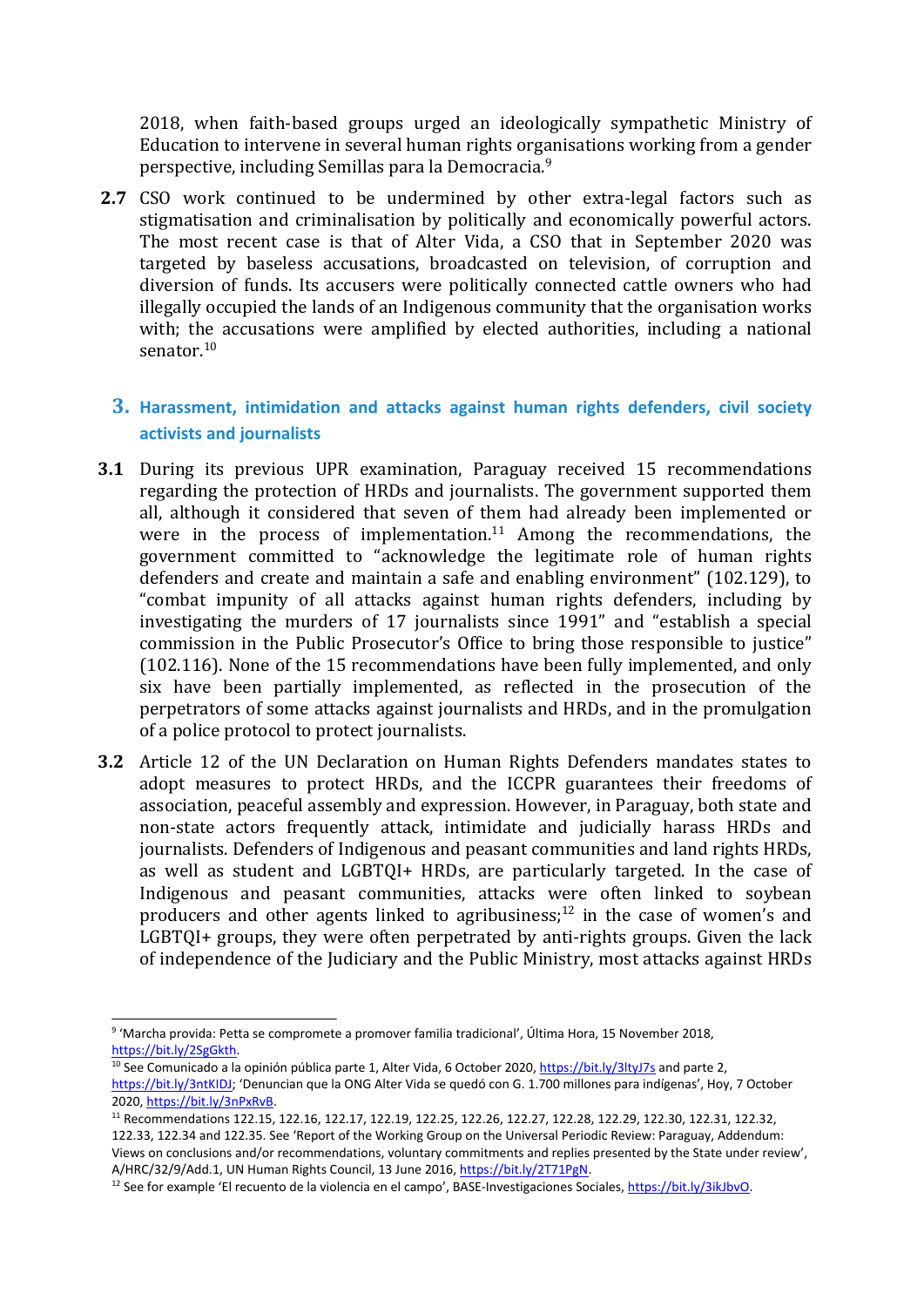and journalists remained unpunished, although some convictions have taken place.<sup>13</sup>

- **3.3** As <sup>a</sup> result of <sup>a</sup> persistent civil society campaign, <sup>a</sup> bill was introduced in 2016 to establish a protection mechanism for journalists and HRDs, but it did not succeed.<sup>14</sup> In 2017, following recommendations from the UN Educational, Scientific and Cultural Organization (UNESCO), the governmen<sup>t</sup> established <sup>a</sup> Roundtable for the Protection of Journalists,<sup>15</sup> which functioned intermittently, issuing alerts and producing security protocols, although it lacked adequate budget or the capacity to remove threatened individuals from areas of danger. The Roundtable was reactivated in 2020 in reaction to the murder of journalist Leo Veras (see 3.9). Likewise, in June 2017 the National Police issued <sup>a</sup> Security Protocol for Journalists in High-Risk Situations. 16 Thereafter, civil society called for its application on various occasions to protect several journalists under threat. 17
- **3.4** The situation of land rights HRDs remained critical, as evidenced by the March 2018 murder of María Ester Riveros, <sup>a</sup> member of the Landless Paraguayan Woman Commission of San Juan Poty, after receiving threats for the organisation'<sup>s</sup> work to recover land illegally grabbed by groups and figures linked to local political authorities.<sup>18</sup> Other peasant leaders have suffered attempts on their lives, including Pelagio Santacruz, <sup>a</sup> leader of the Santa Librada Settlement and member of the Peasant and Urban Workers Coordination, in May 2019. 19
- **3.5** In addition to experiencing physical violence, HRDs have been targeted by threats, break-ins and intrusions into their homes, frequently accompanied by theft, smear campaigns on social media, surveillance, defamation lawsuits and prosecution under fabricated charges. 20
- **3.6** Likewise, in <sup>a</sup> country experiencing very high levels of homophobia and <sup>a</sup> strong conservative backlash,<sup>21</sup> LGBTQI+ HRDs and women HRDs working on sexual and reproductive rights are frequently attacked and threatened, both online and offline,

<sup>&</sup>lt;sup>13</sup> When, in December 2017, a former mayor was found guilty of instigating the murders of journalist Pablo Medina and his assistant Antonia Almada, the Union of Journalists viewed the sentencing as progress, but made clear that 16 additional cases remained unsolved. See, 'Vilmar es culpable y fiscalía pide 40 años de cárcel', ABC, 15 December 2017, [https://bit.ly/33kCFRD;](https://bit.ly/33kCFRD) 'Historic prison term for former mayor behind killing of journalist', IFEX, 8 January 2018,

<https://bit.ly/3jlOLiX>; 'Organizaciones sociales y de derechos humanos denuncian falta de independencia judicial al Sistema de Naciones Unidas', CODEHUPY [Coordinadora de Derechos Humanos del Paraguay], 19 March 2018, <https://bit.ly/3n8kZjZ>.

<sup>&</sup>lt;sup>14</sup> 'En Paraguay presentan ante-proyecto de ley de protección a periodistas', IFEX, 4 May 2016, <https://bit.ly/2HNF7b0>; 'Paraguay Proyecto de Ley sobre Mecanismos de Protección <sup>a</sup> Periodistas, Trabajadores de Prensa y Defensores de Derechos Humanos – 2016', CELE [Centro de Estudios en Libertad de Expresión y Acceso <sup>a</sup> la Información], <https://bit.ly/33k1xsu>.

<sup>&</sup>lt;sup>15</sup> Participants in the Roundtable included the three main journalists' associations, the Supreme Court, the Attorney General's Office, the ministries of Foreign Affairs, Interior, and of Technology and Information, the National Police and the Mechanism for the Prevention of Torture. See 'Mecanismos de protección para periodistas', SIP [Sociedad Interamericana de Prensa], 21 April 2020, <https://bit.ly/30pUpsU>.

<sup>&</sup>lt;sup>16</sup> Resolution Nº538 of the National Police, 22 June 2017, <https://bit.ly/3l3Ynz7>.

<sup>&</sup>lt;sup>17</sup> Such was the case, in October 2018, of the General Secretary of the Union of Journalists of Paraguay (SPP), Noelia Díaz Esquivel. See 'Representante de la ONU condena amenazas <sup>a</sup> periodista paraguaya', Última Hora, <sup>13</sup> October 2018, <https://bit.ly/2SgOxh9>.

<sup>&</sup>lt;sup>18</sup> 'Denuncian asesinato enmarcado en reclamo de tierra en Paraguay', TelesurTV, 13 March 2018, <https://bit.ly/3jlrbTA>. <sup>19</sup> 'Atentan contra dirigente campesino en Caazapá', BASE-Investigaciones Sociales, <https://bit.ly/2SnDUJf>.

 $^{20}$  Such was the case of four women HRDs – Celina Aguilar, Sonia Fretes, Mariela López and Graciela Silva – who were prosecuted in May 2019 for organising against the illegal chemical spraying of soy fields near the Mariscal López community. See 'En Capiibary defensoras del ambiente son criminalizadas tras su lucha por proteger <sup>a</sup> su comunidad', BiodiversidadLA/CODEHUPY, 23 May 2019, <https://bit.ly/2S38fwV>.

<sup>&</sup>lt;sup>21</sup> 'La homofobia cobra fuerza en el conservador Paraguay', Associated Press, 14 December 2017, <https://bit.ly/3lJgLhm>.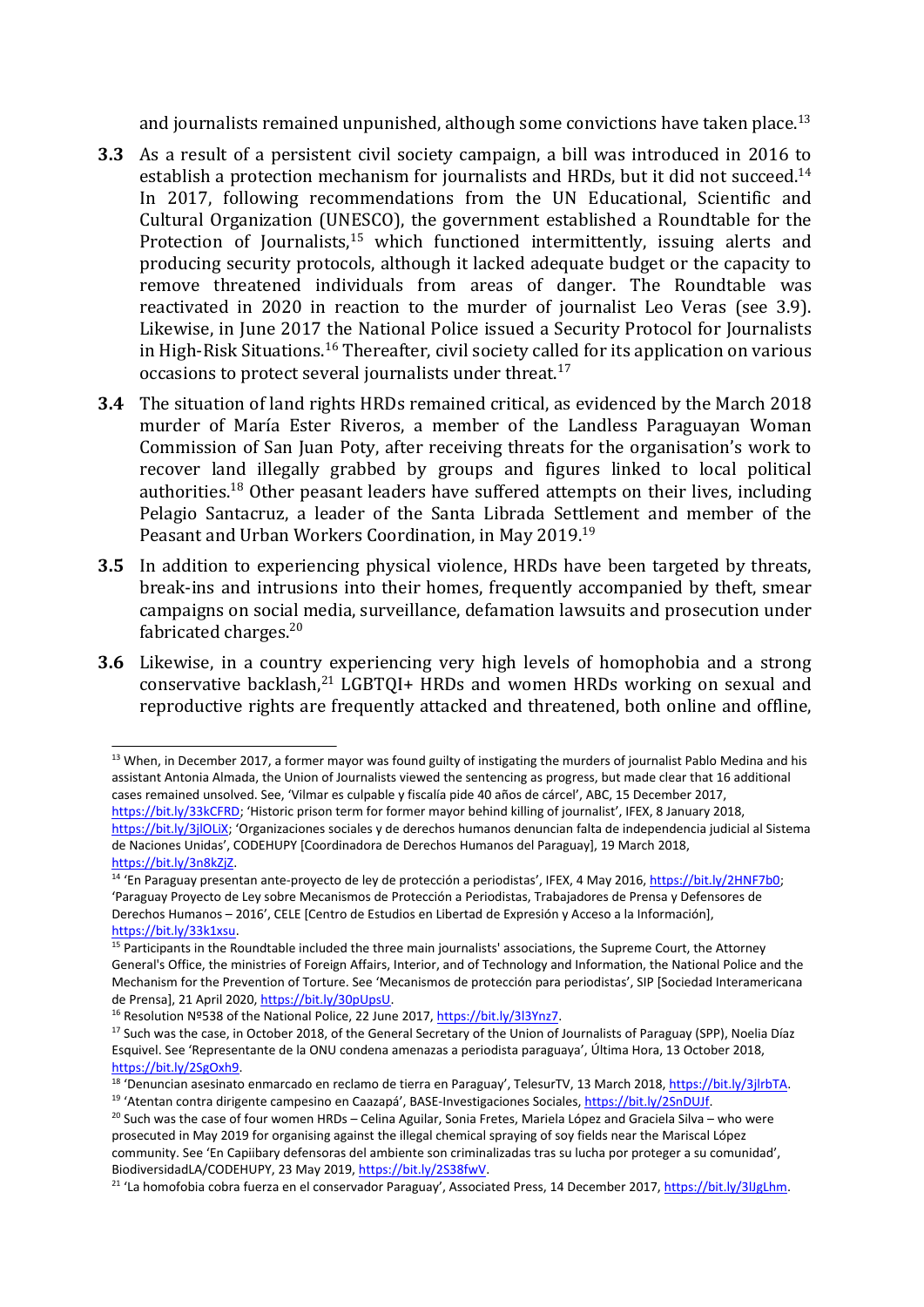and criminalised with accusations related to disrespect of family values and public morals. In one case, young queer artist Bruno Comas was in 2018 accused of "exhibitionist acts" during <sup>a</sup> performance denouncing discrimination against LGBTQI+ people. 22

- **3.7** Journalists, particularly when reporting on protests, organised crime, corruption and human rights abuses, face threats, intimidation and physical attacks from both state and non-state actors. In March 2019, for instance, photojournalist Raúl Cañete was attacked by police officers during <sup>a</sup> land eviction in the town of Luque, and his camera was intentionally damaged to stop him photographing the eviction.<sup>23</sup> Numerous journalists have been the target of smear campaigns instigated by public authorities,<sup>24</sup> harassment by politicians and their followers, and attacks on social media. 25 Journalists have experienced raids and the theft of documentation, been fired for expressing critical opinions $^{26}$  and have been attacked by protesters $^{27}$  and injured by the security forces $^{\rm 28}$  while covering protests.
- **3.8** Cases of hacking and illegal surveillance of journalists have also been recorded. In August 2016, it was revealed that <sup>a</sup> journalist investigating allegations of corruption in the military was illegally spied on. More recently, in 2020, the mobile phones of two journalists from Grupo Nación who reported on <sup>a</sup> case of corruption in the Ministry of Health were hacked and information extracted from them.<sup>29</sup>
- **3.9** Journalists are in greater danger where so-called 'narcopolitics' is in operation, characterised by the presence of politically connected traffickers, some of whom hold elective positions. Their most recent victim was Brazilian journalist Lourenço 'Leo' Veras, murdered in February 2020 in his home in Pedro Juan Caballero, near the border with Brazil. Veras edited <sup>a</sup> digital site, Porã News, that focused on corruption and organised crime in the region; the main suspect for his murder, arrested in May, was <sup>a</sup> member of <sup>a</sup> criminal gang whose operations the journalist

<sup>&</sup>lt;sup>22</sup> 'Imputan a performer gay por 'actos exhibicionistas'', Agencia Presentes, 30 May 2018, <https://bit.ly/3nbcFjj>; 'Fake news: la herramienta clave del discurso de odio contra la comunidad LGBTI+ en Paraguay', TEDIC [Tecnología y Comunidad], 2020, <https://bit.ly/3cRCYGu>.

<sup>&</sup>lt;sup>23</sup> 'Policías agreden a fotógrafo de Última Hora durante desalojo', Última Hora, 6 March 2019, <https://bit.ly/2SkrqlJ>.

<sup>&</sup>lt;sup>24</sup> Too often, community radio stations and their communicators were devalued and treated as expendable. See 'Repudio de las expresiones del presidente', Twitter/SPP, 13 December 2017, <https://bit.ly/3cM9YQH>.

<sup>&</sup>lt;sup>25</sup> See, for example, the case of the Unicanal journalist Noelia Díaz Esquivel, who was also the SPP general secretary as wel as <sup>a</sup> feminist activist, and who in October 2018 received insults and death threats on her social Twitter account in response to <sup>a</sup> post about <sup>a</sup> femicide case. See 'Denuncian ante Fiscalía amenaza de muerte <sup>a</sup> titular del SPP', Última Hora, <sup>10</sup> October 2018, <https://bit.ly/34gR2pq>.

<sup>&</sup>lt;sup>26</sup> Anti-union dismissals are also a weapon used against journalists. See, for example, 'Repudian despidos en ABC Color', E'a, 28 December 2018, <https://bit.ly/33qNxxs>.

<sup>&</sup>lt;sup>27</sup> 'Celebran expulsión de Dionisio Amarilla y anuncian que van por Miguel Cuevas', Última Hora, 6 June 2019, <https://bit.ly/34h9P3K>.

<sup>&</sup>lt;sup>28</sup> 'Reportero del Grupo Nación fue herido con balines de goma', La Nación, 23 July 2019, [https://bit.ly/3l6kSne;](https://bit.ly/3l6kSne) 'Journalists shot with rubber bullets, groped while covering Paraguay protest', Committee to Protect Journalists (CPJ), 25 July 2019, "<https://bit.ly/30tq1Ot>.

<sup>&</sup>lt;sup>29</sup> 'Gobierno usó su sistema de inteligencia para espiar periodista', ABC, 24 August 2016, <https://bit.ly/2Gsdnbj>; 'Clan Ferreira se reparte contratos en Salud con un holding de empresas', La Nación, 21 April 2020, <https://bit.ly/30mpFc3>; 'Desbaratan banda contratada para "clonar" chips de periodistas y legislador', Hoy, 28 April 2020, <https://bit.ly/30H1zt5>; 'Se entrega supuesto ideólogo de la duplicación de chips de periodistas y diputado', Hoy, 30 April 2020,

[https://bit.ly/30oNjF3;](https://bit.ly/30oNjF3) 'Hackers steal information from 2 journalists covering COVID-19 and corruption in Paraguay', CPJ, 6 May 2020, <https://bit.ly/3n8AeJJ>.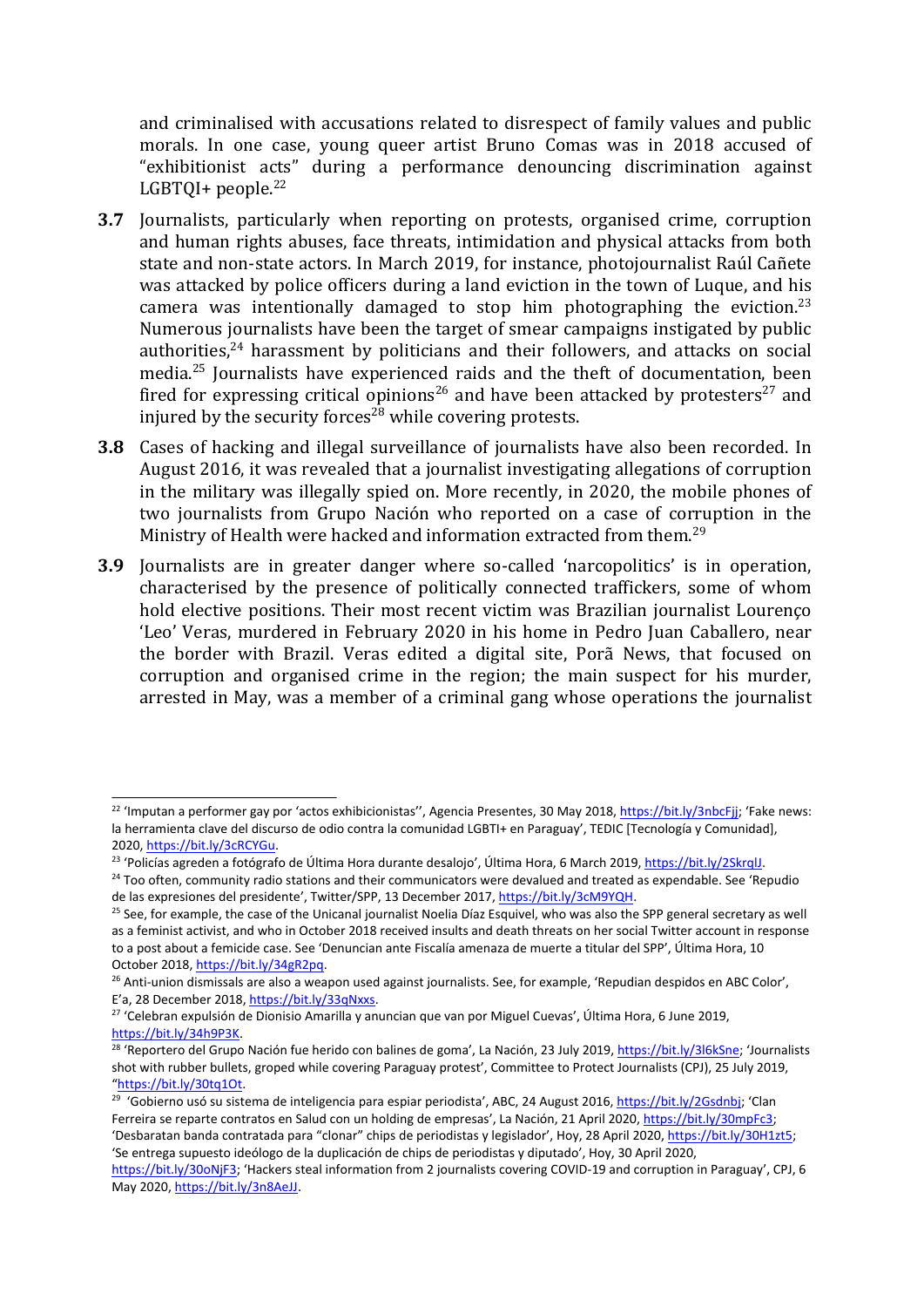had exposed. <sup>30</sup> Many journalists have received death threats from drug traffickers for years; possibly the best known among them is Cándido Figueredo, who has lived under permanent police protection for more than two decades. In other instances, threats have come from local politicians, as was the case of Gaspar Ávalos Antúnez, who in in November 2018 was threatened by <sup>a</sup> Villarrica council member who was upset over his revelations of an allegedly corrupt real estate deal.<sup>31</sup>

- **3.10** The hostile environment for journalists is fuelled from the highest political levels, through the spread of accusations that enable further attacks. The president accused journalists of inciting protest and violence on 31 March 2017, although they had only reported on <sup>a</sup> manoeuvre to amend the Constitution and enable the president'<sup>s</sup> re-election, <sup>a</sup> disclosure that triggered protests. Video evidence proved that media workers were deliberately attacked by security forces during the repression of protests triggered by the revelations. $^{\rm 32}$
- **3.11** Some recent aggressions have been linked to the state of emergency imposed in response to the COVID-19 pandemic. In July 2020, for instance, Roberto Esquivel, <sup>a</sup> media worker from the Bella Vista district in Amambay, was arbitrarily detained and subsequently beaten by security forces, apparently in retaliation for his posts regarding the alleged breach of border closures in the area.<sup>33</sup>

#### **4. Freedom of expression, independence of the media and access to information**

- **4.1** During the 2nd UPR cycle, Paraguay received four recommendations regarding the freedom of expression and access to information, all of which it accepted, although it considered that they were already implemented or in the process of implementation. 34 Thus, the governmen<sup>t</sup> committed to "enhance laws that encourage freedom of expression" (102.124) and to "pass legislation that recognizes the rights of indigenous communities to express their opinion and to consultations" (102.175). However, it has not taken effective measures to implement any of these recommendations.
- **4.2** Article 19 of the ICCPR guarantees the right to the freedoms of expression and opinion. Articles 25 et seq. of the Constitution of Paraguay also enshrine the

'Update: alleged murderer of journalist Leo Veras arrested', Fundamedios, 7 May 2020, <https://bit.ly/34fC9DI>. 31 'El CPJ preocupado por intento de retirar protección al periodista paraguayo Figueredo', CPJ, 8 September 2016, <https://bit.ly/36ryCVx>; ABC Color, "Periodista denuncia amenaza", <https://bit.ly/34iKeaK>.

<https://bit.ly/2SnHvqJ>; 'Paraguayan soldiers assault, detain journalist Roberto Esquivel', CPJ, 23 July 2020, <https://bit.ly/2GkytIJ>.

7

<sup>&</sup>lt;sup>30</sup> 'Brazilian journalist Léo Veras shot and killed in Paraguay', CPJ, 14 February 2020, <https://bit.ly/3js7QAc>; 'He showed me <sup>a</sup> lawless border town. Then masked gunmen killed him in front of his family', Washington Post, 14 February 2020, <https://wapo.st/2Sjpz0I>; Press release R41/20, Organization of American States, 17 February 2020, <https://bit.ly/3nbQCcz>; 'Imputan <sup>a</sup> uno de los supuestos asesinos del periodista Leo Veras', La Nación, 2 May 2020, <https://bit.ly/2HG7eIW>;

 $32$  As a consequence of these events, the Minister of the Interior and the Chief of Police were fired and a protocol was announced for the protection of journalists during protests. See Hearing of 26 May 2017, Inter-American Commission on Human Rights (IACHR), <https://bit.ly/36m1Kh4>;, Informe sobre Audiencias Públicas del 162 Período de Sesiones, IACHR, 27 June 2017, [https://bit.ly/2HBnv1M;](https://bit.ly/2HBnv1M) 'Acción urgente-Paraguay: Amenazas contra periodistas', Amnesty International, 28 June 2017, <https://bit.ly/36qfo2J>.

<sup>&</sup>lt;sup>33</sup> 'Repudiamos detención ilegal de periodista por parte de militares', SPP, 18 July 2020, <https://bit.ly/34j8GIP>; 'Periodista denuncia que fue torturado por militares en Bella Vista', Noticiero Paraguay, 19 July 2020, <https://bit.ly/3jla1FD>; 'Denuncian <sup>a</sup> militares por detención irregular de periodista en Bella Vista', ADN Digital, 19 July 2020,

<sup>&</sup>lt;sup>34</sup> Recommendations 102.124, 102.125, 102.131 and 102.175. See 'Report of the Working Group on the Universal Periodic Review: Paraguay, Addendum: Views on conclusions and/or recommendations, voluntary commitments and replies presented by the State under review', A/HRC/32/9/Add.1, UN Human Rights Council, 13 June 2016, <https://bit.ly/2T71PgN>.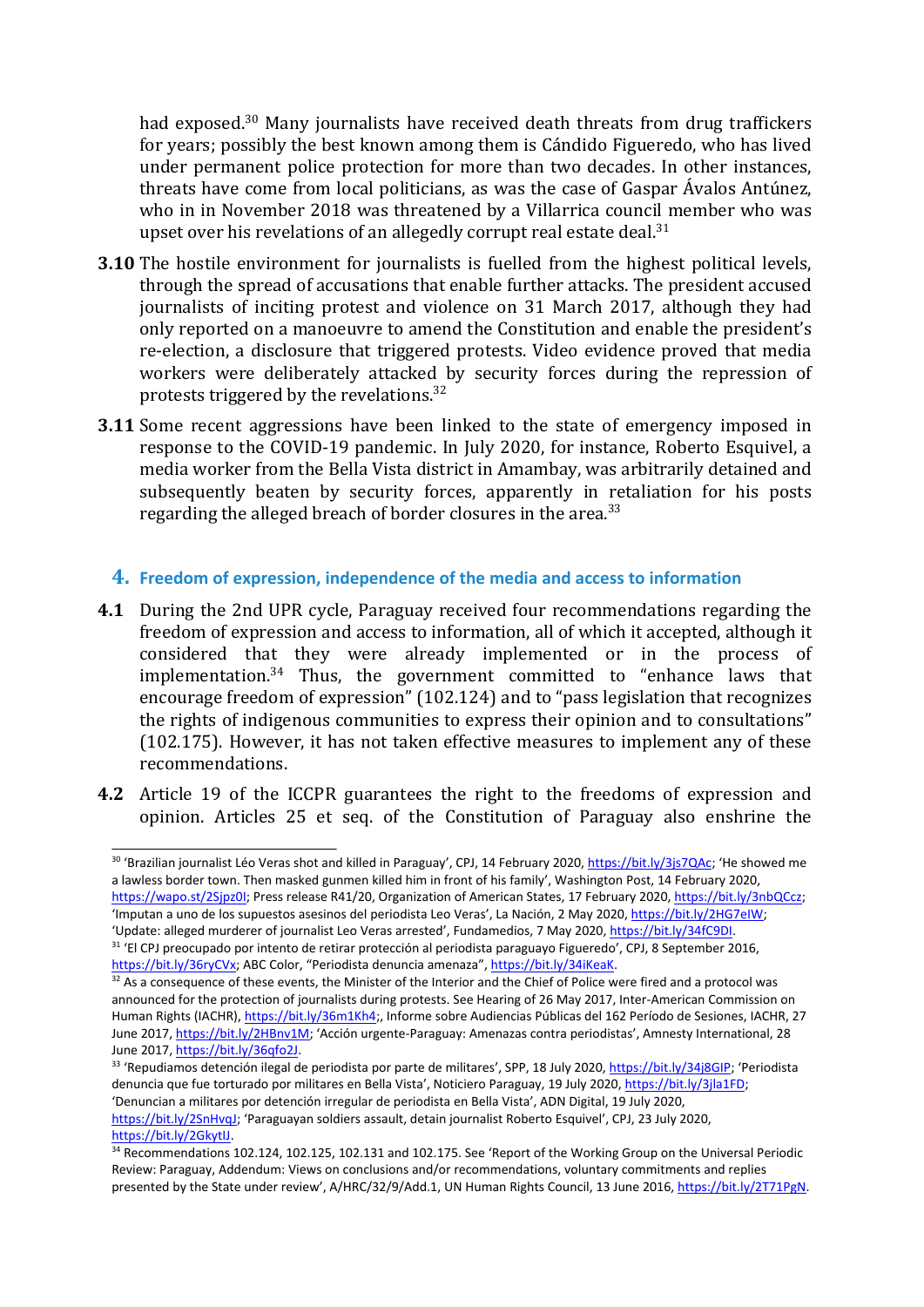freedoms of expression, press and information, as well as media pluralism. 35

- **4.3** The Criminal Code (arts. 150 to 156) includes the crimes of slander, defamation and insult, punishable with fines and, in the cases of defamation and slander, with sentences of one or two years in prison, respectively, "if the statement is made in front of <sup>a</sup> crowd, by broadcasting publications or repeatedly over an extended period of time."<sup>36</sup> Since the Criminal Code defines these crimes in a generic way, without limiting them to any specific media, its provisions have been deemed applicable to mobile and internet communications.
- **4.4** Criminal defamation statutes are systematically used by politicians, judges, public officials and other public figures to intimidate and silence critical journalists, especially when investigating allegations of corruption. Two recent examples are those of Natalia Zuccolillo and Juan Carlos Lezcano, respectively director and journalist of the ABC newspaper, who were sued by <sup>a</sup> former vice minister in response to their coverage of alleged irregularities during her tenure; and Marcos Velázquez, from ABC Color, who was sued by the Paraguayan head of the South American Football Confederation. In May 2019 Lezcano was also sued by <sup>a</sup> senator who he had accused of the crimes of influence peddling and bribery.<sup>37</sup> In some cases, complaints are filed by individuals for the purpose of intimidation; this appears to have been the case for workers at Radio Ko'erory of Capiibary, San Pedro, who were sued in July 2019 after reading <sup>a</sup> message from <sup>a</sup> listener that named the alias of an alleged local criminal.<sup>38</sup>
- **4.5** Paraguay has had an Access to Information Law<sup>39</sup> since 2014, largely as a result of civil society advocacy; however, the exercise of the right to information is limited by deficiencies in the law regarding application procedures, the provision of exceptions and reasons for denial, the possibility of appeal and the existence of sanctions for non-compliance. 40 An assessment of its implementation conducted by <sup>a</sup> CSO four years after it first went into effect concluded that "the state of Paraguay has not promoted this right among civil society, nor disseminated information about the ways in which it can be exercised." 41
- **4.6** The law for the protection of children and adolescents against harmful content on the internet, 42 passed in August 2016, has been denounced as potentially damaging to the online freedom of expression. The law obliges service providers to install filters to block "harmful content", as identified by the authorities. What constitutes "harmful content" is vaguely defined, raising the fear that the law could be used as <sup>a</sup> content censorship tool. 43

<sup>&</sup>lt;sup>35</sup> Constitution of Paraguay, op. cit.

<sup>&</sup>lt;sup>36</sup> Criminal Code of Paraguay, Law N°1160/97, available at <https://bit.ly/3mIkJb3>.

<sup>&</sup>lt;sup>37</sup> 'Senador querella a periodista de ABC tras acusación de intento de soborno', Hoy, 30 May 2019, [https://bit.ly/2SFsoJr;](https://bit.ly/2SFsoJr) 'Presidente de la Conmebol querella <sup>a</sup> periodista', Noticiero Paraguay, 22 June 2019, <https://bit.ly/3l8Wq4M>; 'Sociedad Interamericana de Prensa alerta por juicio <sup>a</sup> directora y periodista de ABC', ABC Color, 25 August 2020, <https://bit.ly/3l6OCk0>.

<sup>&</sup>lt;sup>38</sup> 'El Sindicato de Periodistas del Paraguay repudia la denuncia...', Facebook/SPP, 4 July 2019, <https://bit.ly/3joX11L>.

<sup>&</sup>lt;sup>39</sup> Law N°5282/14 of Free Citizen Access to Public Information and Government Transparency, a <https://bit.ly/2Esc8Is>. <sup>40</sup> Global Right to Information Rating, [https://www.rti-rating.org](https://www.rti-rating.org/).

<sup>&</sup>lt;sup>41</sup> 'Midiendo la Implementación de la Ley de Acceso a Información Pública en Paraguay', Quiñones Rodas, Benítez anc Cordone, CEAMSO [Centro de Estudio Ambientales y Sociales], 2019, <https://bit.ly/2FQT33k>.

<sup>&</sup>lt;sup>42</sup> See Law Nº5653/16, <https://bit.ly/3n3RYWJ>.

 $^{43}$  The law provides for the creation of an Observatory in charge of identifying and listing the sites and content to be blocked and includes sanctions for service providers that fail to comply. See 'Análisis jurídico sobre el proyecto de ley de contenidos nocivos en internet para niños y adolescentes', TEDIC, <https://bit.ly/3jmQ6WN>.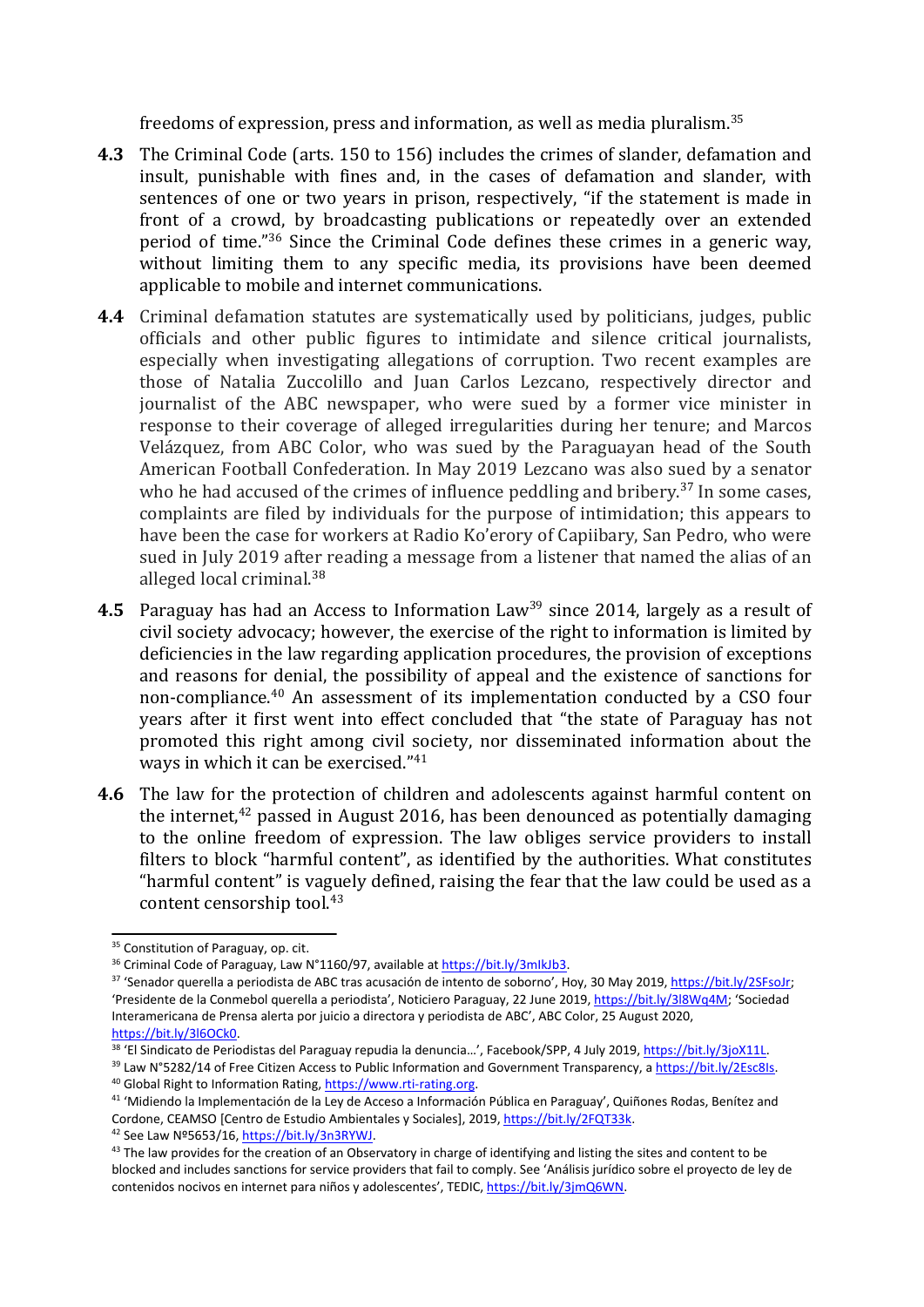- **4.7** The Telecommunications Law<sup>44</sup> has continued to be used to criminalise community radio stations, many of them run by peasant organisations, which have experienced raids, the confiscation of equipment and closure, often as <sup>a</sup> result of bureaucratic obstacles and delays preventing them from renewing their licences. In some cases, this has happened despite community radio stations having proper authorisation and being up to date in the payment of taxes and duties. Among recent cases is that of Radio Libertador Simón Bolívar FM in Colonia Primavera, San Pedro, which was closed in February 2019.<sup>45</sup> The Paraguayan Association of Community Radios and Alternative Media has stated that the regulatory body has disallowed the operation of some community radio stations that meet the requirements to operate, while enabling others aligned with the ruling party. 46 Community radio stations critical of local administrations are also exposed to illegal raids orchestrated by local politicians, as was the case of Radio Escobar FM 87.7 of Paraguarí in June 2019. 47
- **4.8** Instances of censorship have been recorded. In November 2017, journalist Lucía González was fired from La Nación newspaper for protesting that some of her articles had been modified without her consent. In early 2019, another newspaper, Última Hora, eliminated from its digital version an op-ed that questioned the ability of the Ministry of Labour to protect workers, citing the cases of two companies denounced for the violation of labour rights and discrimination; those companies pressured media outlets by threatening to withdraw advertising. In June 2019, Última Hora ordered the removal of an online <sup>p</sup>iece about the LGBTQI+ Pride march, presumably under pressure from conservative faith groups. 48 Censorship also affected <sup>a</sup> CSO, the Association of Technology, Education, Development, Research and Communication (TEDIC), which was forced by court order to remove <sup>a</sup> publication on gender violence that included <sup>a</sup> report by <sup>a</sup> journalist, including screenshots, about <sup>a</sup> group chat whose participants had spoken of raping her to "fix" her sexual orientation. 49
- **4.9** Reprisals for the exercise of the freedom of expression extend beyond the media sphere, as could be seen in the case of Chamber of Deputies member Celeste Amarilla, suspended by her fellow legislators in October 2020 for stating that several parliamentarians – who she did not name – had used 'dirty money' to secure their seats.<sup>50</sup>
- **4.10** Economic pressures from both private and public actors are <sup>a</sup> significant further limitation of media freedom. Challenges here include those of companies withdrawing advertising from critical media and public officials distributing official advertising in exchange for favourable coverage. An example of the former was observed in November 2019, as representatives of agribusiness urged economic

<sup>&</sup>lt;sup>44</sup> Law Nº642/95, modified by Law Nº2478/04 and Law Nº2495/04, https://www.conatel.gov.py/conatel/leye<u>s</u>.

<sup>&</sup>lt;sup>45</sup> 'Sigue en Paraguay política represiva contra radios comunitarias', RedComSur, <u><https://bit.ly/2GaD4NR></u>.

<sup>&</sup>lt;sup>46</sup> 'Radios comunitarias son presas de la burocracia y persecución del Gobierno', Última Hora, 13 February 2017, <https://bit.ly/2GrHj7s>; 'Paraguay: Asociación VOCES Py denuncia discriminación <sup>a</sup> medios comunitarios', Latinta, 1 December 2017, <https://bit.ly/3jp7JFl>.

<sup>&</sup>lt;sup>47</sup> 'Cierran emisora que molestaba a políticos en Escobar', ABC Color, 28 June 2019, <https://bit.ly/3n8uEHg>.

<sup>&</sup>lt;sup>48</sup> 'El Sindicato de Periodistas del Paraguay denuncia…', Twitter/SPP, 14 November 2017, <https://bit.ly/2ESAYRQ>; 'Casos de censura en el diario Última Hora', CODEHUPY, 2020, <https://bit.ly/36r7fe9>.

<sup>&</sup>lt;sup>49</sup> 'TEDIC could be censored for publishing about gender-based violence', TEDIC, 7 March 2017, <https://bit.ly/30pAFFB>; 'Jueza ampara <sup>a</sup> youtuber y ordena censurar contenido que evidencia violencia machista', TEDIC, 12 March 2017, <https://bit.ly/3ndxbju>.

<sup>50</sup> 'Se toman por aludidos? Suspenden <sup>a</sup> Amarilla por hablar de diputados con dinero sucio', ABC Color, 7 October 2020, <https://bit.ly/30QUGVT>.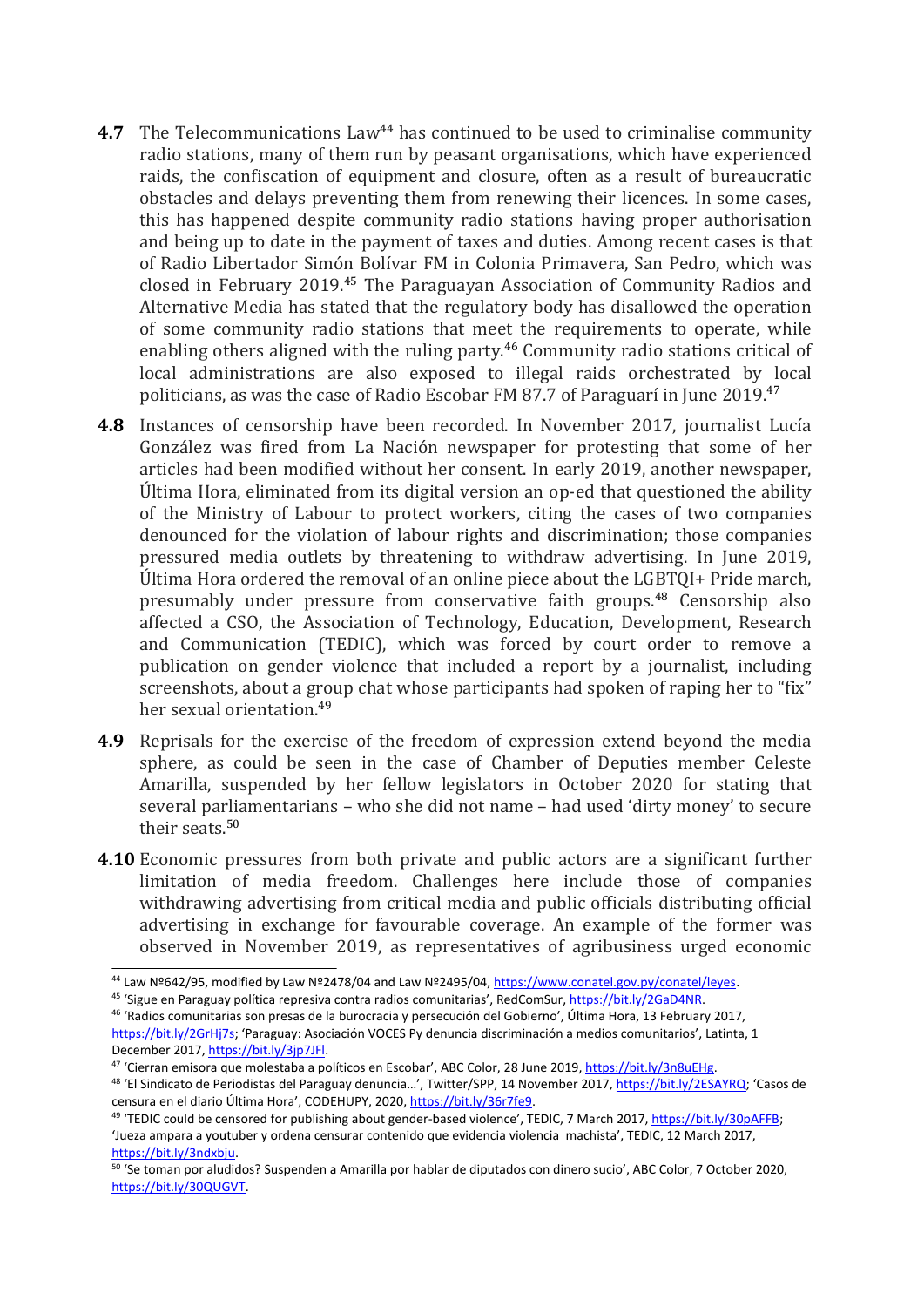sanctions against any company advertising with the 5 Días newspaper, which had expressed support for a law to increase taxes on monocultures.<sup>51</sup> A notable example of state intervention was recorded in February 2017, when the then-vice president offered state advertising to the owners of more than 200 radio stations in exchange for favourable coverage of the government.<sup>52</sup>

**4.11** There have been instances of intimidation against media outlets. These took extreme forms in two cases recorded in 2016. On 8 September 2016, the premises of the newspaper La Jornada in Ciudad del Este were attacked, with around 20 bullets shot. According to its editor, the attack happened in response to <sup>a</sup> publication about crimes involving police officers. On 9 September 2016, Amambay radio station was attacked with explosives, presumably for being owned by an opposition legislator; <sup>a</sup> journalist and <sup>a</sup> person who was being interviewed were injured. 53

#### **5. Freedom of peaceful assembly**

- **5.1** During the evaluation of Paraguay in the <sup>2</sup>nd UPR cycle, the governmen<sup>t</sup> did not receive any specific recommendations on the freedom of peaceful assembly, although it did receive two relevant recommendations, which it supported, regarding the actions of security forces and its consistency with human rights standards. The governmen<sup>t</sup> committed to "take effective measures to thoroughly investigate all allegations of […] abuse of force by police and military forces" (102.119) and to "investigate and prosecute allegations of abusive practices by security and law enforcement forces targeted at indigenous people" (102.118). 54 However, as evidenced below, citizens continue to be frequently repressed with excessive and occasionally lethal force when exercising their right to the freedom of peaceful assembly.
- **5.2** Article 21 of the ICCPR guarantees the freedom of peaceful assembly. This freedom is also enshrined in Article 32 of the Constitution of Paraguay, which explicitly states that peaceful demonstrations do not require authorisation, and that "the law may only regulate its exercise in places of public transit, at specified times, preserving the rights of third parties and the public order." 55
- **5.3** This right is restricted by regulatory law No. 1066/97, colloquially referred to as the Marchódromo Law, which puts in place strong time and place restrictions, as well as the obligation to notify the police of demonstrations. 56 By virtue of both its restrictive nature and its selective application against specific groups mobilised to demand economic, social, environmental and cultural rights – notably peasants, Indigenous people, students and trade unionists – civil society has long demanded

<sup>&</sup>lt;sup>51</sup> 'Amenaza de bloqueo económico a un medio de prensa', CODEHUPY, 2020, <https://bit.ly/36r7fe9>.

<sup>&</sup>lt;sup>52</sup> 'Primera reunión de Afara para bajar línea a radios fue el lunes', ABC Color, 9 February 2017, <https://bit.ly/3nbgxks>; 'CIDH ve con preocupación interés del cartismo en hacer propaganda estatal', Última Hora, <sup>11</sup> February 2017, <https://bit.ly/36qooEL>.

<sup>&</sup>lt;sup>53</sup> 'Atentan contra el diario La Jornada de Ciudad del Este', Última Hora, 9 September 2016, <https://bit.ly/34zrUuf>; 'Lanzan una bomba contra Radio Amambay', ABC Color, 9 September 2016, <https://bit.ly/36tV54u>.

<sup>54</sup> See 'Report of the Working Group on the Universal Periodic Review: Paraguay, Addendum: Views on conclusions and/or recommendations, voluntary commitments and replies presented by the State under review', A/HRC/32/9/Add.1, UN Human Rights Council, 13 June 2016, <https://bit.ly/2T71PgN>.

<sup>&</sup>lt;sup>55</sup> Constitution of Paraguay, op. cit.

<sup>&</sup>lt;sup>56</sup> Law N°1066/97, https://bit.ly/2Esgtel.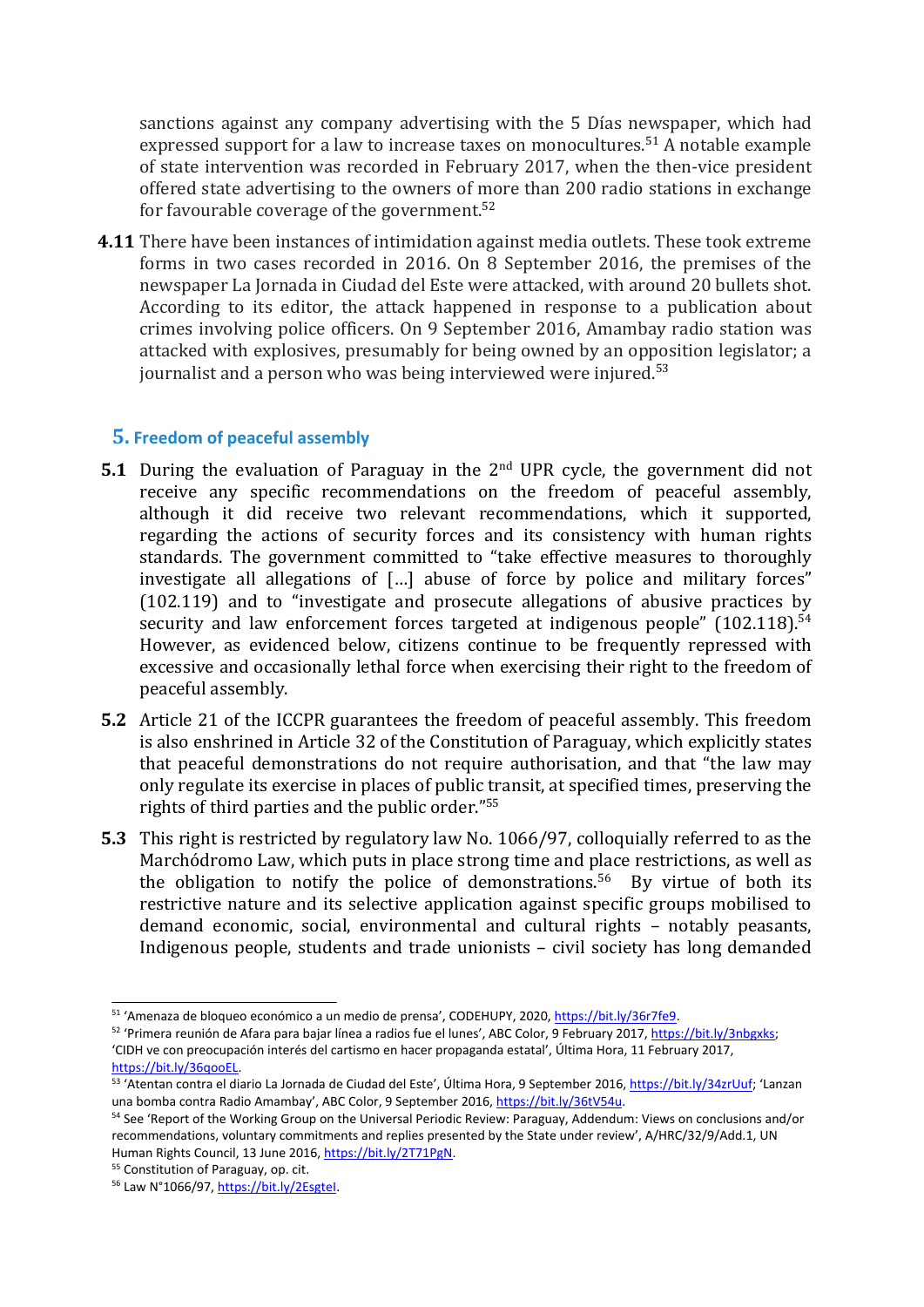its repeal. 57

- **5.4** The right of workers to protest is also legally restricted. Article 376 of the Labour Code limits the objectives that <sup>a</sup> strike can pursue and defines various situations in which <sup>a</sup> strike is considered illegal; subsequent articles state that "any labour court may declare <sup>a</sup> strike legal or illegal" and that "participation in an illegal strike, as well as the refusal to provide services in essential activities [...] may be sanctioned with the worker'<sup>s</sup> dismissal." 58
- **5.5** The Criminal Code defines several crimes against public order that civil society has denounced as tools to criminalise social protest. Among them are those of "damage to things of common interest" (art. 158), "disturbance of public services" (art. 218), "disturbance of the public peace" (art. 234) and "resistance" (art. 296), which carry fines and prison sentences which, in the event of the aggravating circumstances provided for in subsection 2 of article 234, can reach up to 10 years.
- **5.6** The Marchódromo Law is routinely invoked to prevent demonstrations. In 2017, for instance, it was used to block protests by peasants camped in the Plaza de Armas in Asunción to demand the fulfilment of debt refinancing agreements. Time and again, the police blocked the way so that protesters could not enter the city centre and join the protest.<sup>59</sup> The law has been invoked to ban demonstrations on days and times that are in principle allowed, as was the case with the mobilisations scheduled on Inauguration Day in 2018. 60
- **5.7** The freedom of peaceful assembly has also been affected by resolutions by which several municipalities have declared themselves to be "pro-life" and "pro-family." By virtue of such <sup>a</sup> declaration, in 2018 the city of Encarnación banned the local Pride march, followed by the city of Hernandarias in 2019. In both cases, the demonstrations took place regardless, but in Hernandarias march participants were attacked by counter-protesters with stones and firecrackers; the police did not prevent the march, but nor did it act to protect it. $\rm ^{61}$
- **5.8** Demonstrations are frequently broken up with excessive force, typically leading to people being arrested or injured, and occasionally resulting in fatalities. The peasant and Indigenous movement and communities mobilising for land rights, which stage frequent demonstrations, are repressed particularly often. Recent examples include the use of teargas and rubber bullets against protesters who blocked the road in

<sup>&</sup>lt;sup>57</sup> 'La ley del marchódromo es de dudosa constitucionalidad', Base-Investigaciones Sociales, <u><https://bit.ly/3kEUTmx></u>.

<sup>&</sup>lt;sup>58</sup> Labour Code of Paraguay, Law N°213/93, <https://bit.ly/2FPNRg4>. Under this legislation, a strike is considered illega "when it has no motive or purpose, or has no relationship whatsoever, with the promotion and defence of the interests of workers," "when it is declared or sustained for strictly political reasons, or has the direct purpose of exercising coercion over the powers of the state," "when essential public service workers do not guarantee the essential minimum supplies," and "when <sup>a</sup> collective contract is in place and it does not refer to the breach of any clauses of that contract on the part of the employer."

<sup>&</sup>lt;sup>59</sup> 'Codehupy aboga por que campesinos puedan ejercer su derecho a manifestarse', La Nación, 9 August 2017, <https://bit.ly/3mYshXo>; 'En Paraguay, la agricultura familiar está en crisis y campesinos exigen soluciones al gobierno', Global Voices, 11 August 2017, <https://bit.ly/2SeRheO>; 'Policía frena la marcha campesina', Paraguay.com, 9 September 2017, <https://bit.ly/2HCU1Ra>.

<sup>&</sup>lt;sup>60</sup> 'Policía advierte sobre manifestaciones para el día del traspaso de mando', Última Hora, 13 August 2018, <https://bit.ly/2GvJW8k>.

<sup>&</sup>lt;sup>61</sup> 'Intendente de Encarnación niega espacio público a comunidad LGTBI', Última Hora, 27 September 2018, [https://bit.ly/34kJPol;](https://bit.ly/34kJPol) 'Polémica por prohibición de marcha LGBT en Hernandarias', Última Hora, <sup>28</sup> September 2019, <https://bit.ly/30oCvH5>; 'Incidentes <sup>y</sup> heridos durante marcha LGBT en Hernandarias', Última Hora, <sup>29</sup> September 2019, <https://bit.ly/2GfTUdW>; 'URGENTE: Ataque <sup>a</sup> activistas de Derechos Humanos', Amnesty International, 29 September 2019, <https://bit.ly/2GkYV4X>.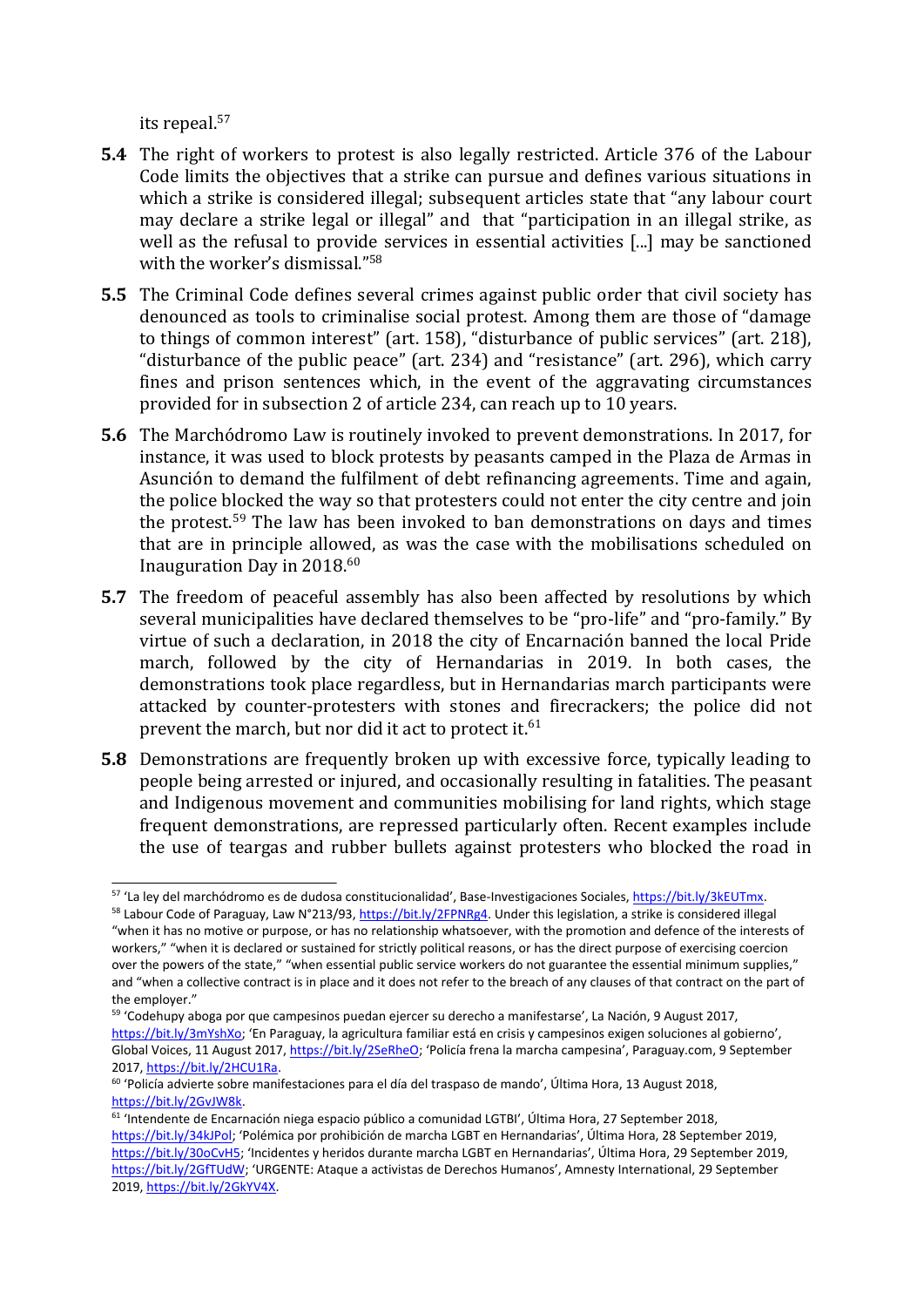Pedro Juan Caballero, Amambay, to protest against an imminent eviction of 100 families, mostly Indigenous, in October 2019. On the same day, another demonstration by fruit and vegetable producers demanding governmen<sup>t</sup> policies against smuggling was repressed in Caaguazú.<sup>62</sup> Both protests took place shortly after the newly appointed Interior Minister warned that he would not tolerate demonstrations obstructing traffic routes.<sup>63</sup>

- **5.9** A resounding case of protest mismanagement and excessive and unjustified violence by the security forces occurred on 1 April 2017. Following <sup>a</sup> protest sparked by the Senate'<sup>s</sup> decision to enable presidential re-election, which included violent actions by protesters who broke into the building and tried to set it on fire, the police conducted <sup>a</sup> violent, warrantless raid on the headquarters of the opposition Authentic Radical Liberal Party, killing youth leader Rodrigo Quintana; more than 30 people were injured and more than 200 were arrested between the night of 31 March and the morning of 1 April 2017. 64
- **5.10**Violent police reactions were also observed in response to workers' mobilisations demanding better wages and work conditions, as was the case of <sup>a</sup> protest by nurses in September 2018. 65 Likewise, in July 2019, <sup>a</sup> protest by taxi drivers who demanded the regulation of Uber and other transport platforms was repressed for refusing to clear the street to allow the movement of traffic; at least two journalists were injured. <sup>66</sup> More recently, several protests against corruption and impunity have been repressed and responded to with arbitrary arrests. This was the case in July and August 2019, in response to protests against the government'<sup>s</sup> agreemen<sup>t</sup> with Brazil on the Itaipú hydroelectric plant, which also demanded the president'<sup>s</sup> resignation. 67 A similar response met protests in 2018 and 2019 demanding the resignation of the mayor of Concepción, 68 and April 2019 protests in front of the National Congress to demand the unblocking of party lists.<sup>69</sup>
- **5.11**Student protests have been frequently criminalised, <sup>a</sup> some of the usual protest tactics, such as occupying schools and universities, are usually framed as criminal

'Productores frutihortícolas piden cambios en Senave <sup>y</sup> en la Armada', Última Hora, <sup>15</sup> October 2019,

<sup>&</sup>lt;sup>62</sup> 'Policía reprime a manifestantes en Pedro Juan Caballero', La Nación, 15 October 2019, <https://bit.ly/3l2fMsb>;

[https://bit.ly/30tmMGN;](https://bit.ly/30tmMGN) 'La era Euclides de Policía se 'inaugura' con represión en Amambay y Caaguazú', Hoy, 15 October 2019, <https://bit.ly/34niEsX>.

<sup>&</sup>lt;sup>63</sup> 'Nuevo ministro del Interior de Paraguay dijo que no permitirá corte de rutas', Misiones Online, 16 October 2019, <https://bit.ly/30ovHJt>; 'Gobierno busca proscribir el disenso político', CODEHUPY, 28 October 2019, <https://bit.ly/3irnqKM>.

<sup>64</sup> 'CIDH expresa profunda preocupación por hechos de violencia y represión en contexto de protestas en Paraguay', IACHR, 3 April 2017, <https://bit.ly/3cTtACz>.

<sup>&</sup>lt;sup>65</sup> 'Policías reprimen con fuerza a enfermeras que se manifiestan frente a la SFP', Hoy, 14 September 2018, <https://bit.ly/36obmb1>.

<sup>&</sup>lt;sup>66</sup> 'Taxistas que cierren las calles serán detenidos, anuncia Vázquez', ABC Color, 22 July 2019, <https://bit.ly/33oRdQ7>; 'Reprimen protesta de taxistas tras desobedecer orden de despejar calle', Paraguay.com, 23 July 2019, <https://bit.ly/2Gc7ejO>.

<sup>&</sup>lt;sup>67</sup> 'Aprehendidos tras manifestación frente a Mburuvicha Róga', Última Hora, 25 July 2019, <https://bit.ly/36phHmD>*i* 'Liberaron <sup>a</sup> jóvenes tras incidentada protesta frente <sup>a</sup> Mburuvicha Róga', Última Hora, <sup>26</sup> July 2019,

<https://bit.ly/3jnddR3>; 'Manifestaciones en simultáneo contra el acto entreguista', ABC Color, 12 August 2019, <https://bit.ly/3nclYjh>; 'Reportan represión <sup>a</sup> manifestantes opositores en Paraguay', TelesurTV, 13 August 2019, <https://bit.ly/2SezXqm>; 'Villamayor justifica represión <sup>a</sup> manifestantes en Ciudad del Este', Última Hora, <sup>14</sup> August 2019, <https://bit.ly/2GrV2uO>.

<sup>&</sup>lt;sup>68</sup> 'Otra vez policías reprimen a manifestantes en Concepción', Última Hora, 25 October 2018, <https://bit.ly/3cPMF8t>*i* 'Escrachan <sup>a</sup> intendente de Concepción <sup>a</sup> un año de inicio de movilizaciones', La Nación, 14 October 2019, <https://bit.ly/33kHtpU>.

<sup>&</sup>lt;sup>69</sup> 'Activaron alerta policial máxima a raíz de la movilización ciudadana', Última Hora, 25 April 2019, <https://bit.ly/3naPqpK>; 'Comienzan los incidentes en manifestación y funcionarios huyen del Congreso', Hoy, 25 April 2019, <https://bit.ly/2GhrRuN>.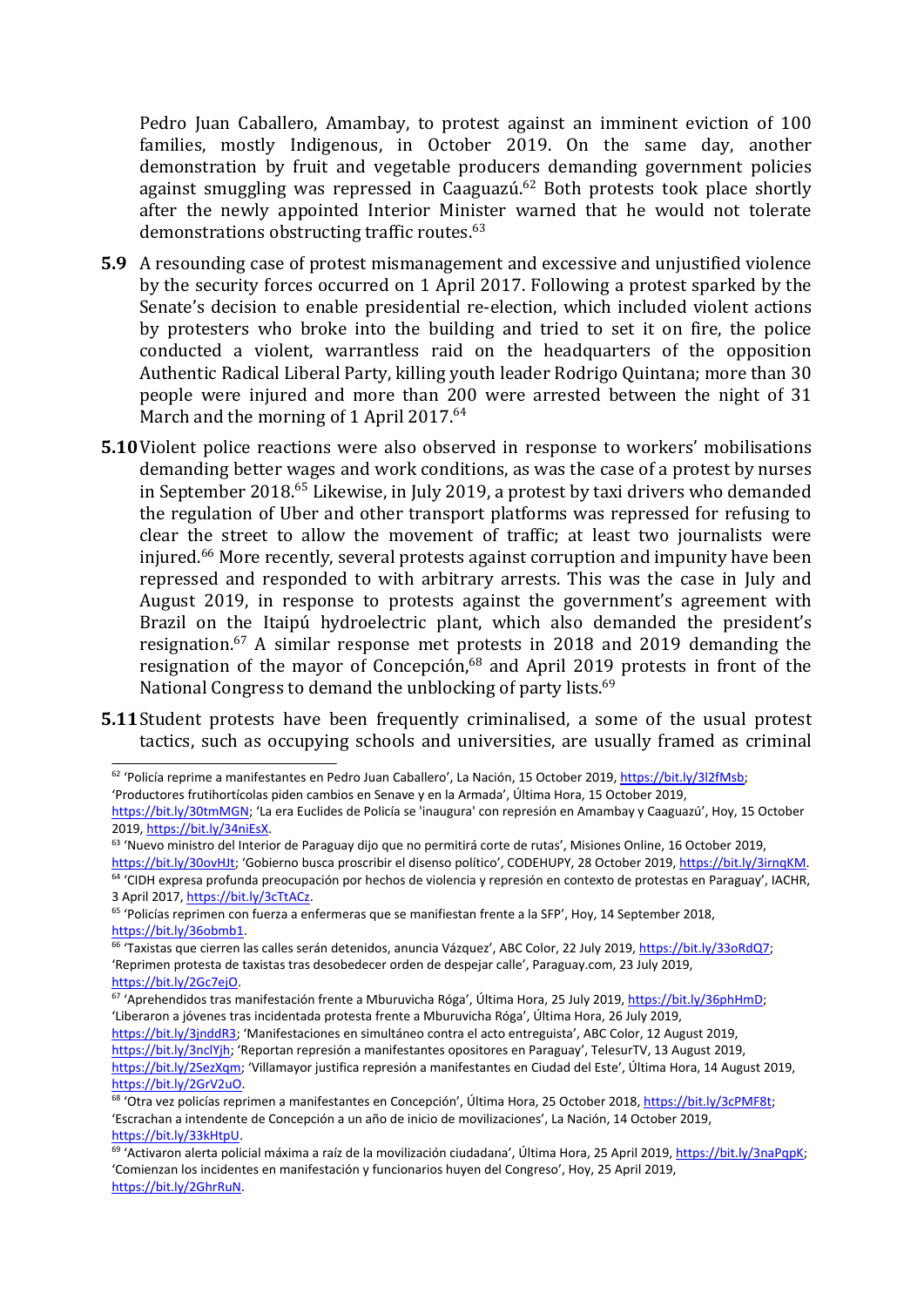acts carrying fines and prison sentences. Among students prosecuted on charges of coercion, resistance, deprivation of liberty, defamation and slander were Aurora Lezcano of the Catholic University in 2018, and Ernesto Ojeda, former coordinator of the National Federation of Students, and Nelson Maciel, president of the Colegio Mayor Otaño Student Association, in 2019. 70

**5.12**Regulations adopted in response to the COVID-19 pandemic were also used to criminalise protest. Two examples of this occurred in September 2020, when three women were charged with violation of the sanitary quarantine, damage to things of common interest and disturbance of the public peace, as they were considered responsible for acts of vandalism against the National Pantheon of Heroes, during <sup>a</sup> protest in reaction to the death of two girls in <sup>a</sup> military operation against Paraguayan People's Army (EPP) guerrilla forces. 71 Later that month, four citizens, including <sup>a</sup> leader of the Self-Organised Escrache Citizen Commission, were indicted for violation of the quarantine, after being identified as the organisers of <sup>a</sup> demonstration against corruption that had been held in June 2020.<sup>72</sup>

#### **6. Recommendations to the Government of Honduras**

CIVICUS and Semillas para la Democracia urge the Government of Paraguay to create and maintain, in law and in practice, an enabling environment for civil society, in accordance with the rights enshrined in the ICCPR, the UN Declaration on Human Rights Defenders and Human Rights Council resolutions 22/6, 27/5 and 27/31.

At <sup>a</sup> minimum, the governmen<sup>t</sup> must guarantee the freedoms of association, peaceful assembly and expression, the rights to operate free from unwarranted interference, to communicate and cooperate, and to seek and secure funding, and the state'<sup>s</sup> duty to protect. In the light of this we make the following recommendations.

#### **16.1 Freedom of association**

- 0 Amend the Labour Code to remove unjustified restrictions on the freedom of association, in accordance with articles 21 and 22 of the ICCPR.
- $\bullet$  Guarantee the functioning of autonomous unions by eliminating any unjustified limitation of the freedom of association and investigating all instances of anti-union persecution.

<sup>&</sup>lt;sup>70</sup> 'Estudiante de la UCA denuncia persecución', La Unión, 17 September 2018, <https://bit.ly/3is0qLI>; 'Iglesia y Estado paraguayo quieren presa <sup>a</sup> estudiante por participar en movilización', Resumen Latinoamericano, 18 February 2019, <https://bit.ly/2Sihjhc>; 'Ernesto Ojeda: Dirigente estudiantil se enfrenta <sup>a</sup> pena privativa de libertad por reclamar mejoras en materia de educación', CODEHUPY, <sup>22</sup> July 2019, [https://bit.ly/30vcsxY;](https://bit.ly/30vcsxY) 'Tribunal absolvió <sup>a</sup> líder estudiantil', Última Hora, 28 August 2019, <https://bit.ly/2GuxmpO>; 'Intendente y seccionalero de Otaño querellan a menor, líder estudiantil', ABC Color, 29 October 2019, <https://bit.ly/33nyDbb>; 'Suman más querellas contra joven estudiante', ABC Color, 1 November 2019, [https://bit.ly/36twwVg;](https://bit.ly/36twwVg) 'Unicef rechaza agresión contra estudiante de Mayor Otaño', La Nación, 10 November 2019, <https://bit.ly/30uVMql>; 'Abdo pide que repongan <sup>a</sup> madre de joven de Mayor Otaño que fue despedida', La Nación, 14 November 2019, <https://bit.ly/36o0eeh>; 'Varias organizaciones manifiestan su apoyo a estudiante de Mayor Otaño', Última Hora, <sup>14</sup> November 2019, <https://bit.ly/2HHii8H>.

<sup>&</sup>lt;sup>71</sup> 'Admiten imputación contra las supuestas responsables del daño al Panteón de los Héroes', ABC Color, 7 September 2020, <https://bit.ly/30LiAlw>.

<sup>&</sup>lt;sup>72</sup> 'Fiscalía acusa y pide juicio oral para manifestantes que repudian corrupción', ABC Color, 23 September 2020, <https://bit.ly/34Bmdf7>.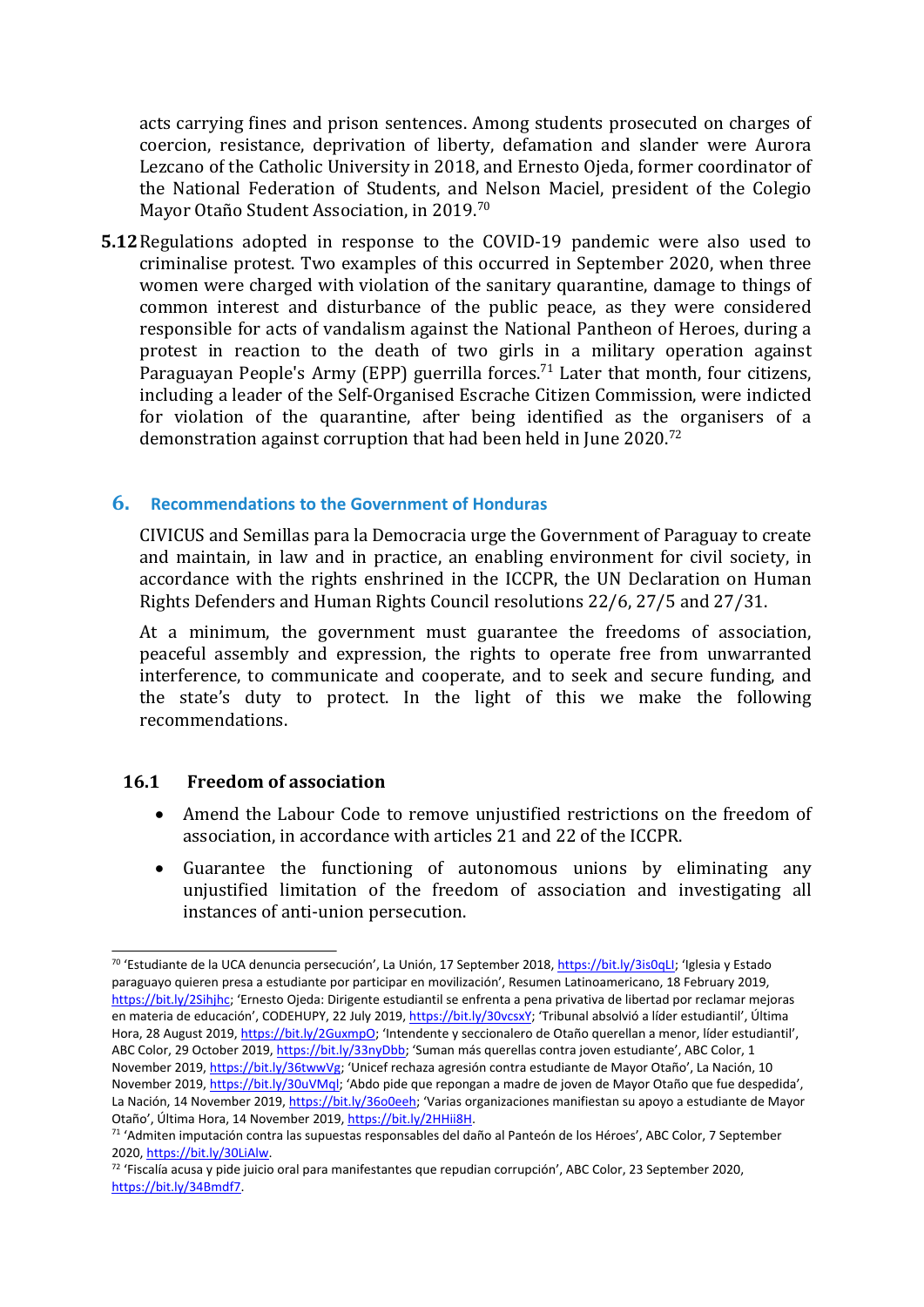Conduct <sup>a</sup> campaign, targeted at private companies, workers and the public, to promote trade union rights.

#### **16.2 Protection of human rights defenders**

- $\bullet$  Establish by law and through dialogue with civil society <sup>a</sup> national system for the protection of HRDs, to ensure that they can carry out their legitimate activities without fear, undue obstacle or legal or administrative harassment.
- Refrain from misusing the penal system to criminalise HRDs.
- Implement Resolution No. 538 of the National Police, which establishes a security protocol for journalists at risk, and introduce improvements in the protocol in the light of the lessons learned in the course of its implementation.
- Publicly recognise the importance of the work carried out by HRDs.
- Publicly condemn all instances of harassment and intimidation against activists and CSOs.
- $\bullet$  Prosecute and punish state officials, including those in elective positions, who are responsible for attacks and harassment against journalists, activists and CSOs.

## **16.3 Freedom of expression, independence of the media and access to information**

- $\bullet$  Bring national legislation in line with international standards regarding the freedom of expression; in particular, reform defamation legislation in accordance with ICCPR article 19.
- Ensure that journalists and writers can work without fear of retaliation for expressing critical opinions or covering issues that may be considered sensitive by the government, the church or the business sector.
- Enable the resumption of the activities of community radio stations that have been unjustifiably and arbitrarily closed.
- Refrain from passing bills that enable the control of online and social media content.
- Implement measures to ensure effective access to information by citizens, through mechanisms aligned with the best practices available.

#### **6.4 Freedom of peaceful assembly**

- $\bullet$  Adopt best practices on the freedom of peaceful assembly, as set forth by the UN Special Rapporteur on the right to freedom of peaceful assembly and of association in his 2012 annual report.
- Repeal or amend Law No. 1066/97, eliminating all arbitrary time and place restrictions on demonstrations.
- Desist from the practice of banning demonstrations.